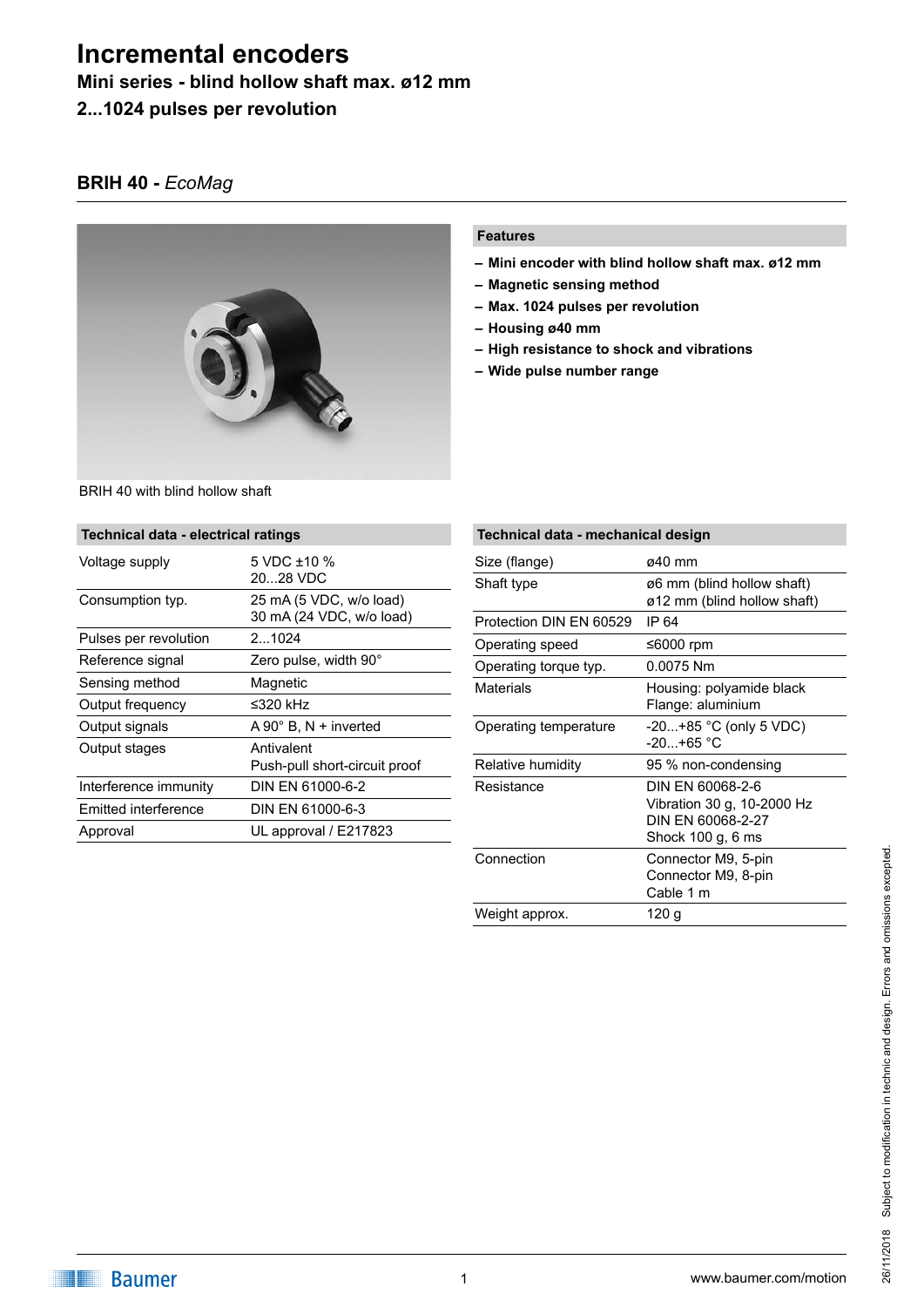# **Mini series - blind hollow shaft max. ø12 mm**

**2...1024 pulses per revolution**

**BRIH 40 -** *EcoMag*



#### **Pulse number**

| 2  | 32 | 100 | 256 | 1000 |
|----|----|-----|-----|------|
|    | 40 | 128 | 400 | 1024 |
| 8  | 50 | 160 | 500 |      |
| 16 | 64 | 200 | 512 |      |
| 20 | 80 | 250 | 800 |      |

Other pulse numbers on request.

| <b>Trigger level</b> |                                                 |
|----------------------|-------------------------------------------------|
| Outputs 05A          | <b>Complementary Linedriver</b><br><b>RS422</b> |
| Output level High    | $>2,4$ V (I = -20 mA)                           |
| Output level Low     | $<$ 0,4 V (I = 20 mA)                           |
| Load High            | $<$ 20 mA                                       |
| Load Low             | $<$ 20 mA                                       |
|                      |                                                 |
| <b>Outputs 17K</b>   | <b>Push-pull short-circuit</b><br>protection    |
| Output level High    | $>+Vs -3.7 V$ (1 = -30 mA)                      |
| Output level Low     | $<$ 2,5 V (I = 30 mA)                           |
| Load High            | $30$ mA                                         |
| Load Low             | <30 mA                                          |
|                      |                                                 |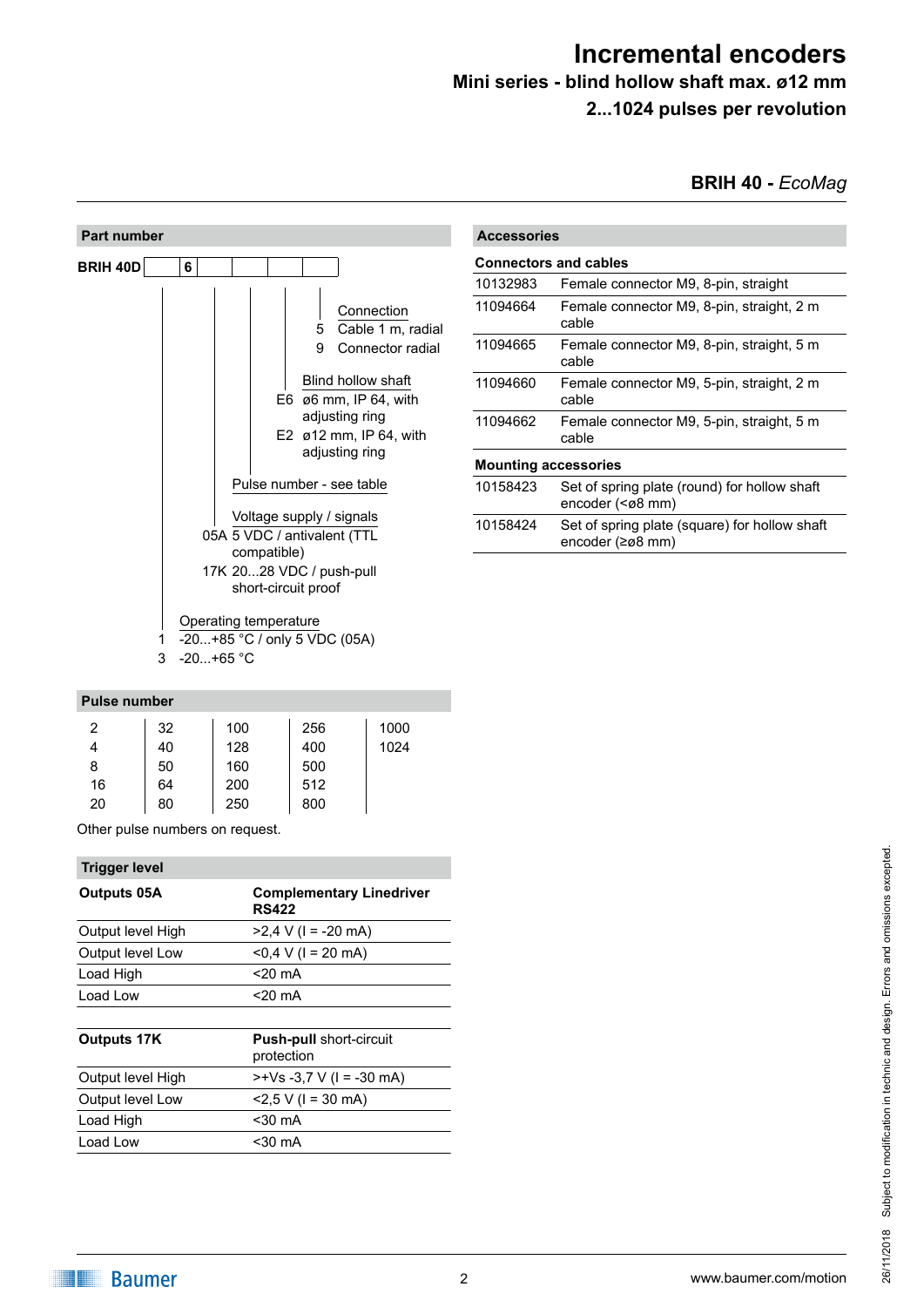**Mini series - blind hollow shaft max. ø12 mm**

**2...1024 pulses per revolution**

## **BRIH 40 -** *EcoMag*

### **Terminal assignment**

## for connection reference **-5**

| 05A         |                                 | <b>17K</b>                      |            |
|-------------|---------------------------------|---------------------------------|------------|
| Core colour | Signals                         | Core colour                     | Signals    |
| brown       | +Vs                             | brown                           | $+Vs$      |
| green       | <b>CHA</b>                      | green                           | CHA        |
| red         | CHA compl.                      |                                 |            |
| yellow      | CHB                             | yellow                          | CHB        |
| blue        | CHB compl.                      |                                 |            |
| pink        | CHN                             | pink                            | <b>CHN</b> |
| grey        | CHN compl.                      |                                 |            |
| white       | 0 V                             | white                           | 0 V        |
| Cable data  | $8 \times 0.14$ mm <sup>2</sup> | $5 \times 0.14$ mm <sup>2</sup> |            |
| Screen      | connected to flange             |                                 |            |
|             |                                 |                                 |            |

## **Output signals**

**05A** Counter clockwise rotating direction when looking at the flange.



**17K** Counter clockwise rotating direction when looking at the flange.

| <b>CHA</b> | a a sale a      |
|------------|-----------------|
| CHB        | ---             |
| <b>CHN</b> | $90^\circ$<br>٠ |

| <b>Connector M9 male</b><br>for connection reference -9<br>05A |              |            |  |
|----------------------------------------------------------------|--------------|------------|--|
| Connector                                                      | Core colour* | Signals    |  |
| Pin 1                                                          | white        | 0 V        |  |
| Pin 2                                                          | brown        | $+Vs$      |  |
| Pin 3                                                          | green        | <b>CHA</b> |  |
| Pin 4                                                          | vellow       | CHB        |  |
| Pin 5                                                          | grey         | CHN compl. |  |
| Pin 6                                                          | pink         | <b>CHN</b> |  |
| Pin 7                                                          | blue         | CHB compl. |  |
| Pin 8                                                          | red          | CHA compl. |  |
|                                                                |              |            |  |

#### **17K**

| 17K       |              |            |
|-----------|--------------|------------|
| Connector | Core colour* | Signals    |
| Pin 1     | white        | 0 V        |
| Pin 2     | brown        | $+Vs$      |
| Pin 3     | black        | <b>CHA</b> |
| Pin 4     | blue         | <b>CHB</b> |
| Pin 5     | grey         | <b>CHN</b> |
|           |              |            |

\*these core colours are valid for the assembled mating connectors (see accessories)